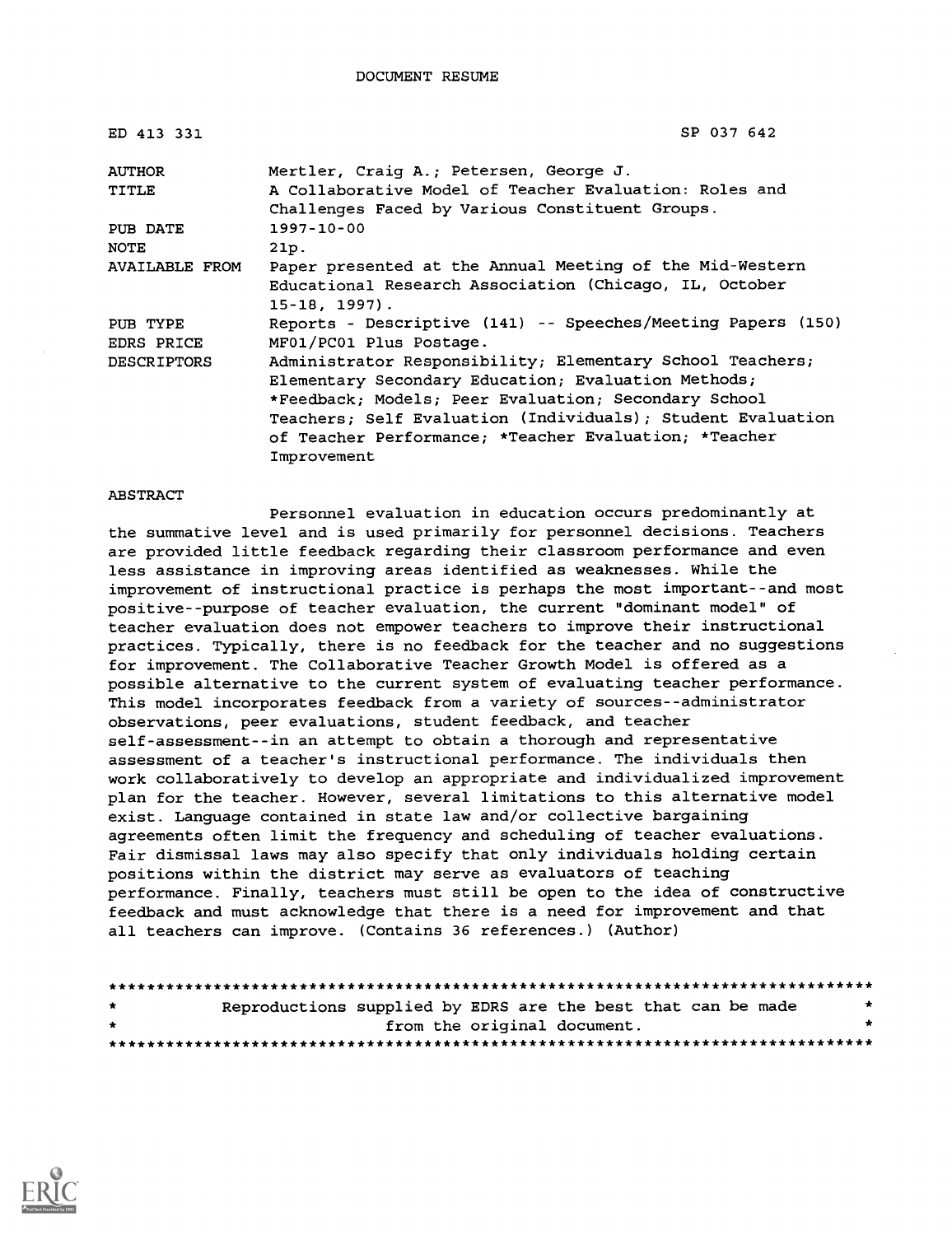Running Head: CHALLENGES IN COLLABORATIVE TEACHER EVALUATION

 $\ddotsc$ 

 $\sim 10$ 

# A COLLABORATIVE MODEL OF TEACHER EVALUATION: ROLES AND CHALLENGES FACED BY 'VARIOUS CONSTITUENT GROUPS

Craig A. Mertler, Ph.D. Department of Educational Foundations & Inquiry Bowling Green State University Bowling Green, OH 43403 Phone: 419-372-9357 Fax: 419-372-8265 E-Mail: mertler@bgnet.bgsu.edu

U.S. DEPARTMENT OF EDUCATION office of Eowationat Research end Improvement EDUCATIONAL RESOURCES INFORMATION CENTER (ERIC) phis document has been reproduced as received from the person or organization originating it.

 $\mathbb{S}^p$ 

Minot changes have been made to improve reproduction quality.

Points of view or opinions stated In this document do not necessarily represent official OEM-position or policy.

George J. Petersen, Ph.D. Department of Educational Administration Southwest Missouri State University Springfield, MO 65804-0095 Phone: 417-836-5392 Fax: 417-836-5997 E-Mail: gjp342f@wpgate.smsu.edu

PERMISSION TO REPRODUCE AND DISSEMINATE THIS MATERIAL HAS BEEN GRANTED BY

C. Merther

TO THE EDUCATIONAL RESOURCES INFORMATION CENTER (ERIC)

Paper presented at the Annual Meeting of the Mid-Western Educational Research Association Chicago, IL October 15-18, 1997



BEST COPY AVAILABLE 2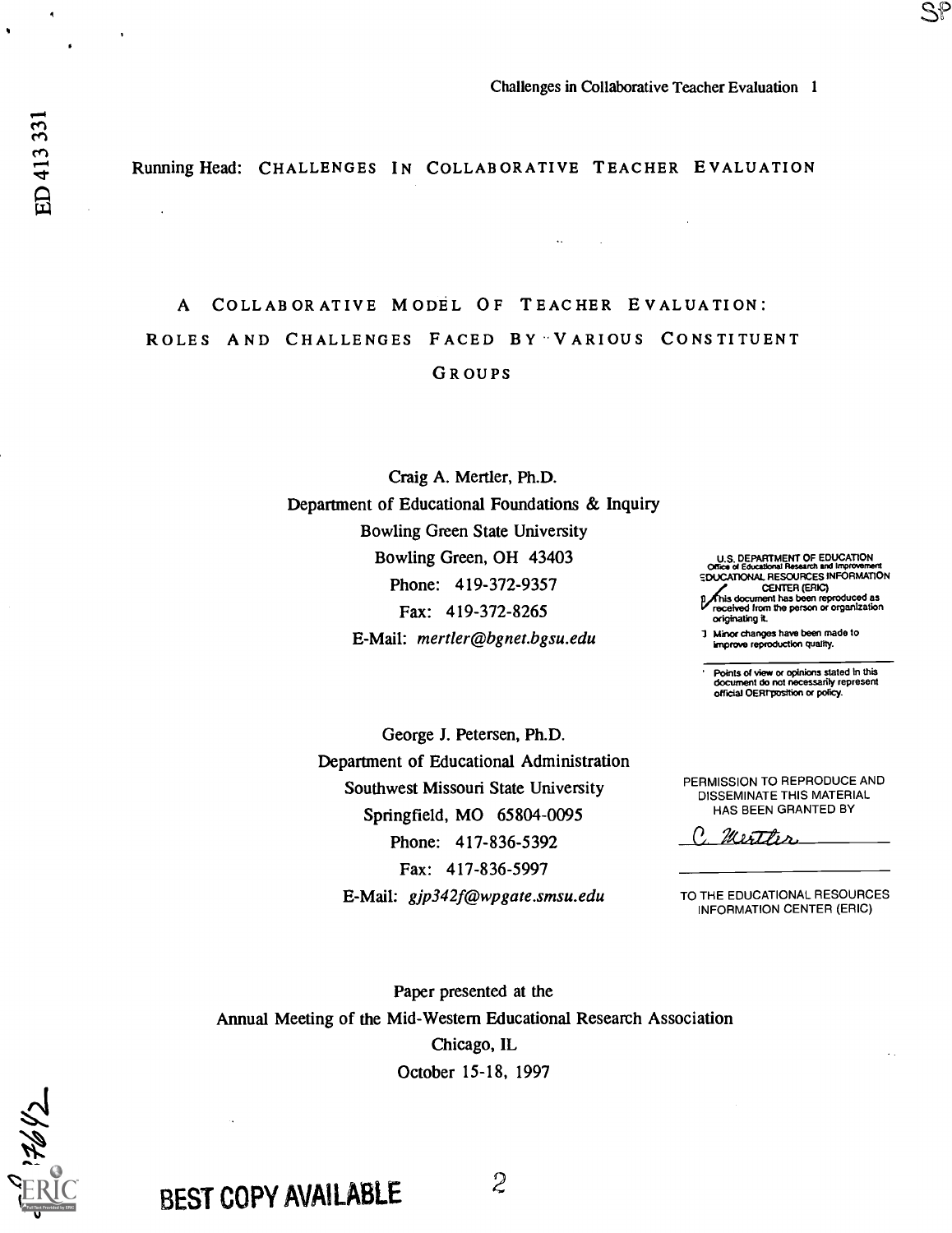#### Abstract

Personnel evaluation in education occurs predominantly at the summative level and is used primarily for personnel decisions. Teachers are provided little feedback regarding their classroom performance and even less assistance in improving areas identified as weaknesses. While the improvement of instructional practice is perhaps the most important — and most positive — purpose of teacher evaluation, the current "dominant model" of teacher evaluation does not empower teachers to improve their instructional practices. Typically, there is no feedback for the teacher and no suggestions for improvements. The Collaborative Teacher Growth Model is offered as a possible alternative to the current system of evaluating teacher performance. The Model incorporates feedback from a variety of sources administrator observations, peer evaluations, student feedback, and teacher self-assessment in an attempt to obtain a thorough and representative assessment of a teacher's instructional performance. The individuals then work collaboratively to develop an appropriate and individualized improvement plan for the teacher.

However, several limitations to this alternative model exist. Language contained in state law and/or collective bargaining agreements often limit the frequency and scheduling of teacher evaluations. Fair dismissal laws may also specify that only individuals holding certain positions within the district may serve as evaluators of teaching performance. Finally, teachers must still be open to the idea of constructive feedback and must acknowledge that there is a need for improvement and that all teachers can improve.

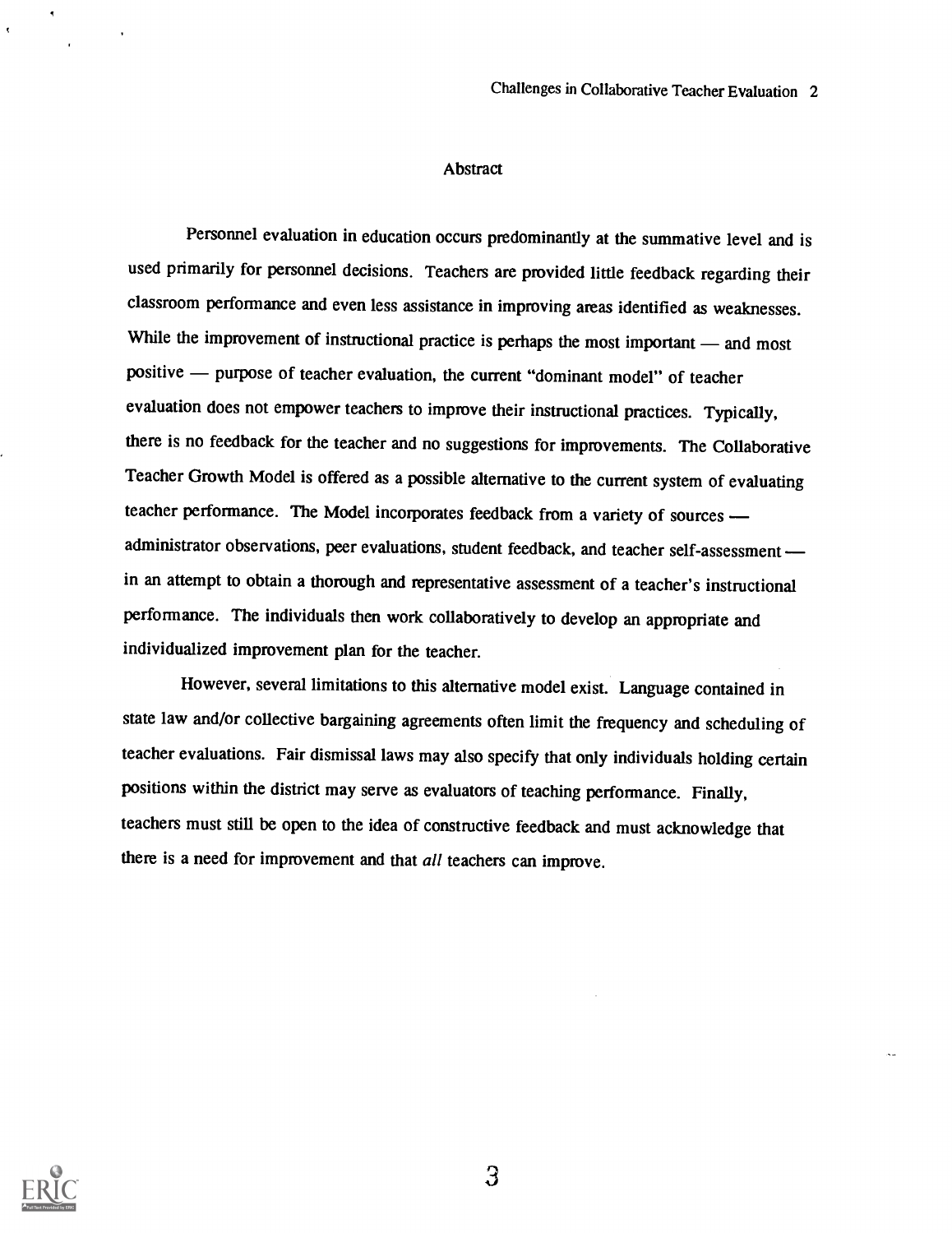## A COLLABORATIVE MODEL OF TEACHER EVALUATION: ROLES AND CHALLENGES FACED BY VARIOUS CONSTITUENT GROUPS

### Introduction

Virtually all educational institutions in the United States evaluate the qualifications and work of their personnel. These evaluations occur at several key "points" during an individual's period of service with the institution, including certification, selection (hiring), assignment, promotion, award of tenure, and allocation of special recognition or awards (Joint Committee on Standards for Educational Evaluation, 1988). Many institutions also use evaluation as a means to provide feedback for improving the performance of educational personnel.

Historically, there has been widespread dissatisfaction with the quality of personnel evaluation in education (Joint Committee on Standards for Educational Evaluation, 1988). Educators, policy makers, and community groups often attack the near absence of personnel evaluation systems or the superficiality in the systems that do exist (p. 157). Highly developed and effective teacher evaluation systems are rare in American education (Darling-Hammond, 1986). Darling-Hammond, Wise, and Pease (1983) state that "most existing systems [for evaluating teachers] are illogical, simplistic, unfair, counterproductive, or simply unproductive" (p. 158). Frase and Streshly (1994) assert that "teacher . . . evaluation appears to be purely ceremonial, with little or no intent to improve instruction . . ." (p. 50). Finally, Scriven (1980) declares that the procedures used in the evaluation of teaching are "shoddy at the intellectual and the practical levels" (p. 1).

The aim of this paper is to examine the purposes of teacher evaluation, in general, and the limitations, specifically, of the "dominant" model of teacher evaluation employed in most schools. This discussion serves as the basis for proposing an alternative collaborative



ائہ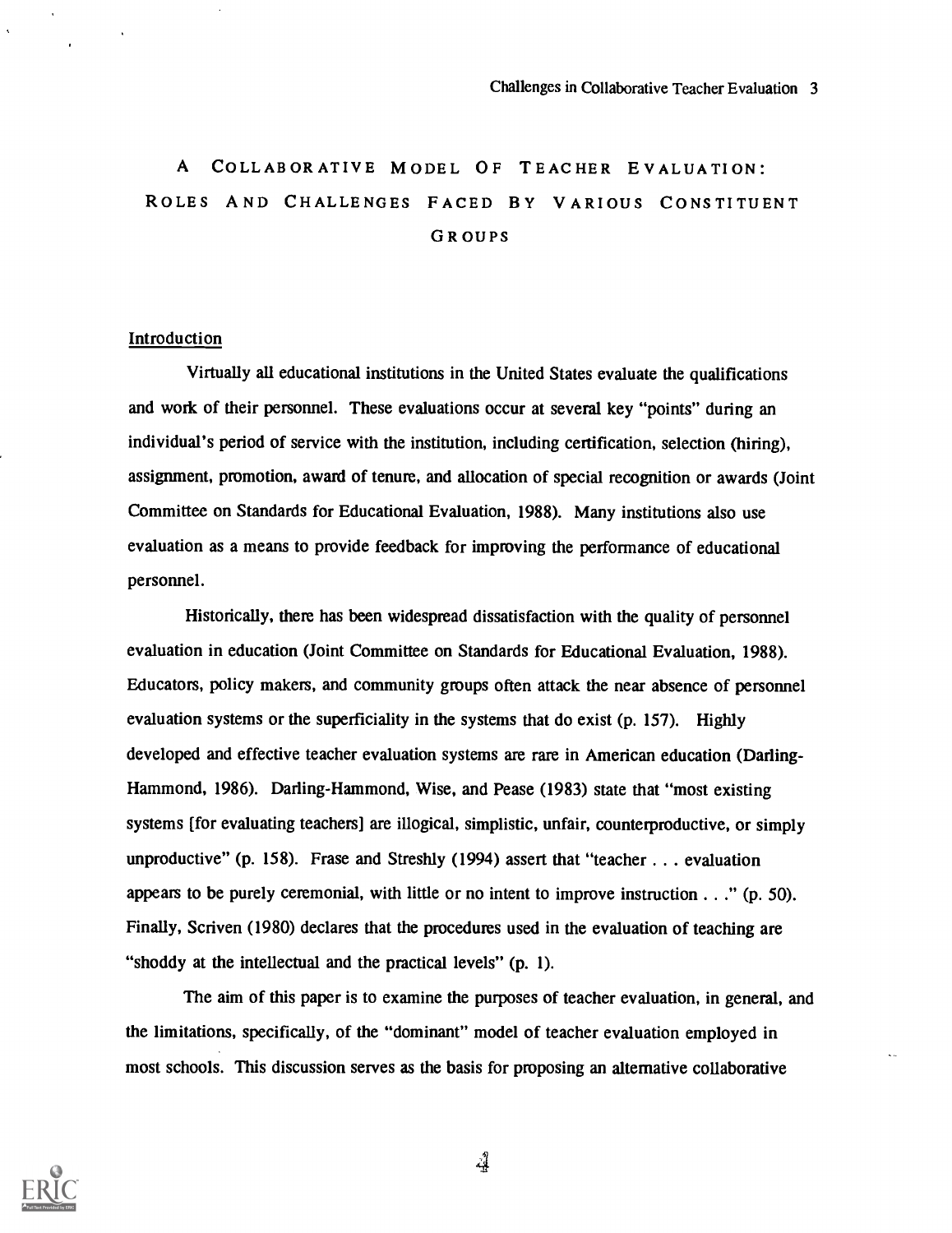model of teacher evaluation, which has as its focus the improvement of instructional performance.

#### Purposes of Teacher Evaluation

Systems of teacher evaluation characteristically serve two purposes (Haefele, 1993; Levin, 1979; Stiggins, 1986). The first of these is to provide information for use in personnel management decisions (Stiggins, 1986). These decisions typically include hiring, firing, tenure, promotion, or merit pay (Stiggins, 1986; see also Haefele, 1993; Murray, 1987), basic retention of teachers from year to year (Levin, 1979), and teacher assignments and transfers (Thomas & Carroll, 1977). Also incorporated in these systems is the determination of whether educational personnel meet minimal expectations (Rothberg, 1984). For example, evaluations of beginning teachers serve as a means of assuring administrators that they possess the essential teaching skills (McColskey & Egelson, 1993). In this broad sense, these evaluations provide educational accountability (Stiggins & Duke, 1988) and are typically referred to as "summative" evaluations.

Summative, or accountability, systems make up the vast majority of the teacher evaluation systems. They are usually defined by state law and/or collective bargaining agreements between school districts and teachers (Stiggins, 1986). Oftentimes, the only accomplishment of summative evaluations is that the terms of the state teacher evaluation law, which requires evaluation, and the collective bargaining agreement, which specifies the procedures of the evaluation, are satisfied (Stiggins, 1986, p. 52). They typically represent a measurement of what has happened (Manning, 1988) - a sort of "after-the-fact" evaluation. The educational organization determines the criteria on which all teachers will be judged (McColskey & Egelson, 1993).

These evaluations are usually comprised of a preobservation conference between the teacher and supervisor (or evaluator), followed by classroom observation(s) by the evaluator. A meeting is then held to review and discuss the results of the evaluation. This "dominant model" of teacher evaluation will be discussed extensively later in this paper.



 $\overline{5}$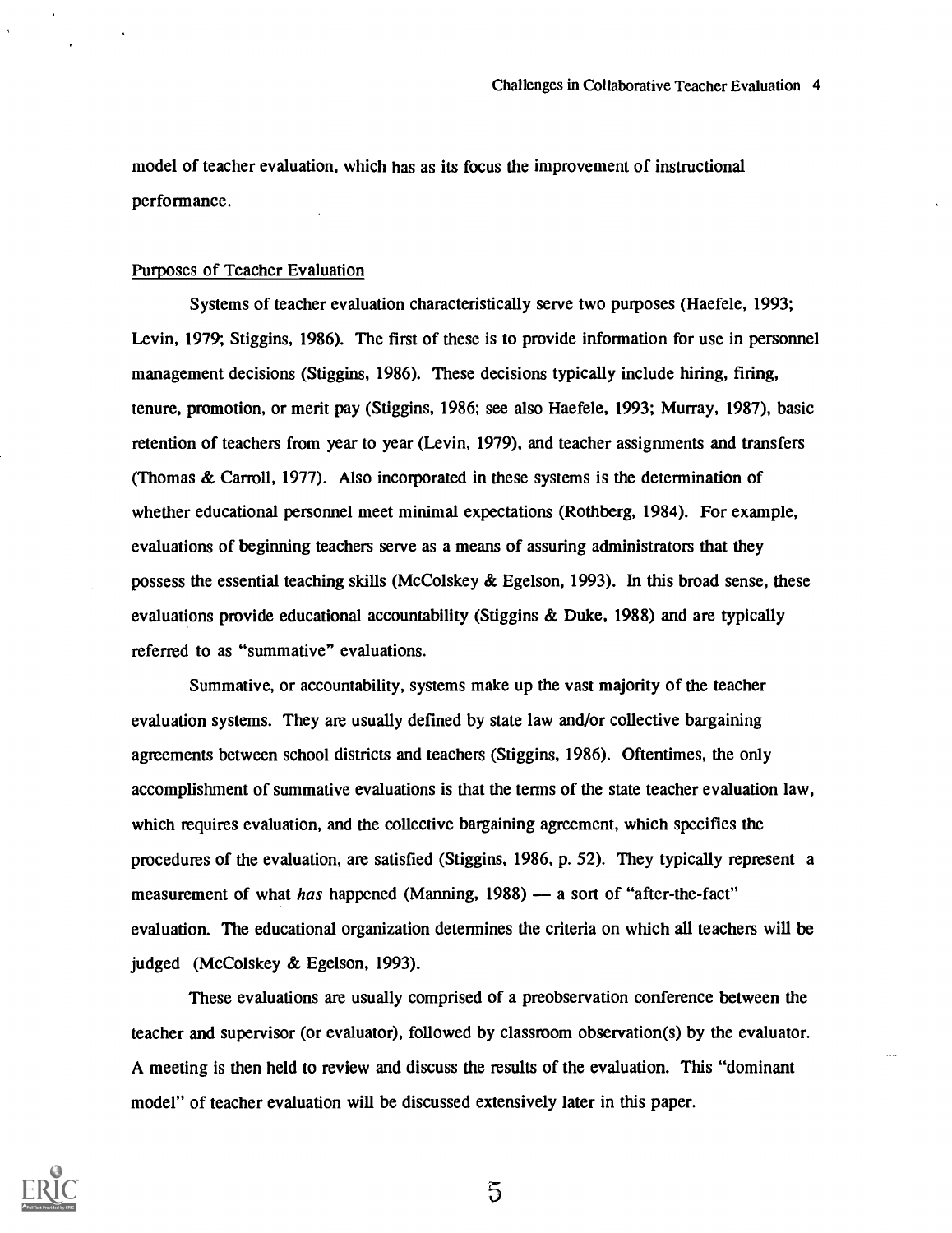Systems of accountability do serve an important purpose (Duke & Stiggins, 1986). They strive to affect the quality of schools by protecting students from incompetent teachers (Stiggins, 1986). However, since it is assumed that most teachers are at least minimally competent, accountability systems typically focus on and affect only those few teachers who are least or not at all competent (Duke & Stiggins, 1986). Once minimum competence has been determined and tenure has been granted to a teacher, the accountability system no longer affects that teacher (Stiggins, 1986). Neither state laws nor collective bargaining agreements require teachers to move beyond minimum competence. Furthermore, the accountability system provides no motivation to do so.

The second purpose of teacher evaluation is concerned with the development and improvement of teacher performance (Haefele, 1993). The improvement of instructional practice is perhaps the most important  $-$  and most positive  $-$  purpose of evaluation (Manning, 1988). This form of evaluation provides information concerning the strengths and weaknesses of teachers in order for appropriate remedial training to be planned (Stiggins, 1986; Stiggins & Duke, 1988). These evaluations are designed to help teachers improve their teaching (Levin, 1979) according to the needs of their students, thus improving students' learning (Nevo, 1994), and are referred to as "formative" evaluations. Formative systems of teacher appraisal focus on the processes of counseling and training teachers (Haefele, 1993). Teacher evaluation systems of this type are rare (Stiggins, 1986).

An evaluation is formative if its sole purpose is to provide information that is useful for making decisions about how to teach (Cangelosi, 1991). Teachers engage in formative evaluation whenever they evaluate their own instruction for guidance in organizing, designing, or planning lessons (Cangelosi, 1991). Formative teacher evaluation is, by nature, typically more descriptive and less judgmental (Nevo, 1994). Teachers have a more favorable attitude toward evaluation when the results are used in a formative manner to help them improve performance (Haefele, 1993). An important attribute of formative teacher evaluation is a more active level of participation by the teacher being evaluated than is evident in summative evaluation systems (Bacharach, Conley, & Shedd, 1990). Stiggins (1986)

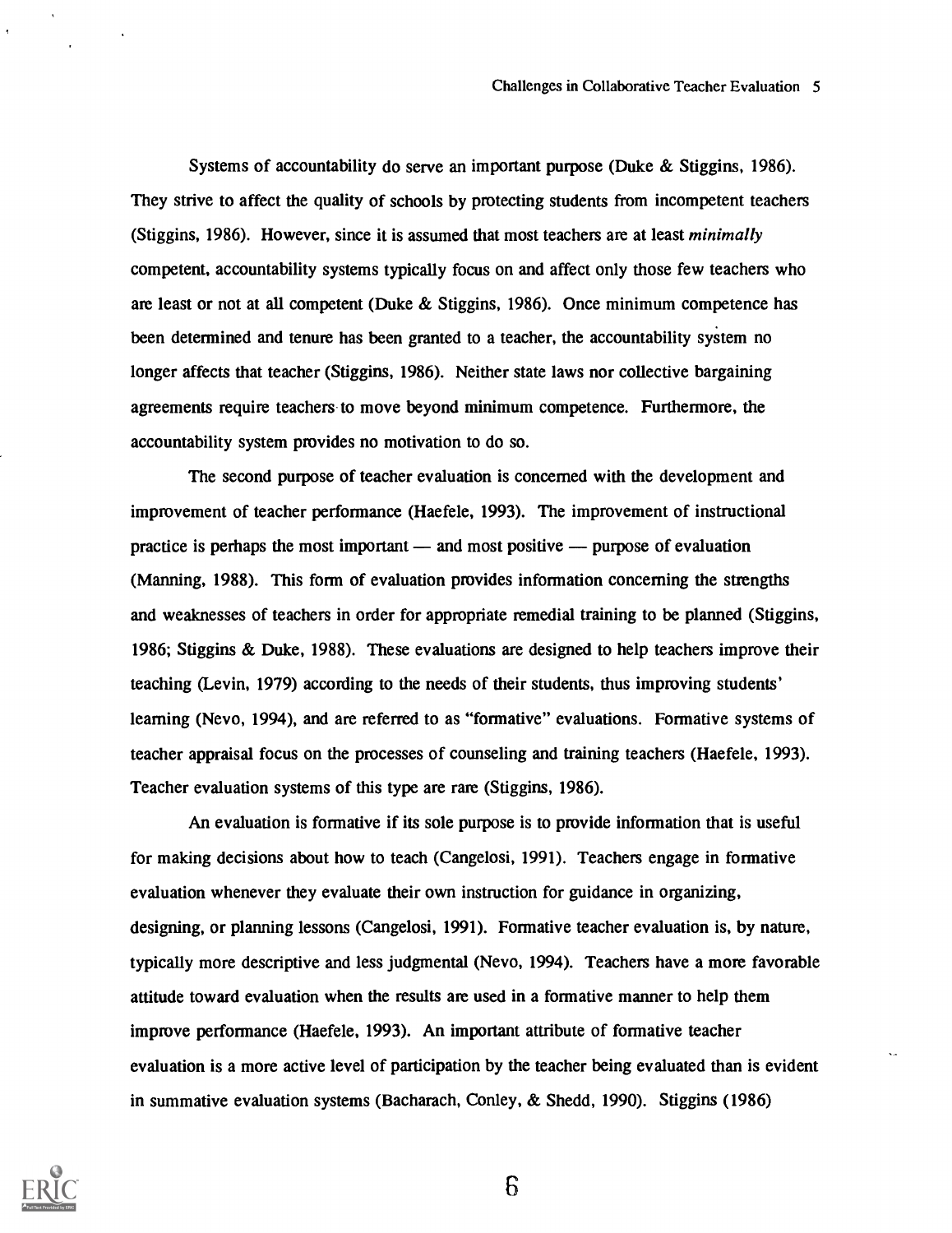emphasizes the idea of teacher involvement in a formative system. He states that the feedback may come from a variety of sources (e.g., supervisors, peers, students, self-analysis) and may be continuous or intermittent, but it is the teachers' job to (a) evaluate the feedback and (b) take responsibility for acting on that feedback.

The key to a formative evaluation system is that the environment for collecting information is not judgmental or punitive, but rather supportive of growth and teacherdirected (McColskey & Egelson, 1993). It must be nonthreatening to the receiving teacher (Manning, 1988). A formative system can help to (a) encourage continual teacher selfevaluation and reflection and discourage the development of teaching routines that never change, (b) encourage individual professional growth in areas of interest to the teacher, (c) improve teacher morale and motivation by treating the teacher as a professional who is in charge of his or her own professional growth, (d) encourage teacher collegiality and discussion about practices among peers in a school, and (e) support teachers as they try new instructional approaches (McColskey & Egelson, 1993, p. 2).

Formative, or growth-oriented, systems have the potential of affecting all teachers  $$ not just those who are having severe problems (Stiggins, 1986). Teachers vary a great deal regarding their levels of competence; all can benefit from sound evaluation, encouragement, and professional growth (Duke & Stiggins, 1986). Formative systems are designed to promote excellence by helping already competent teachers reach new levels of professional competence (Stiggins, 1986). The standards which define "excellence" may vary drastically from teacher to teacher, situation to situation. These systems essentially focus on the interests of the professional teacher (Stiggins, 1986).

### The "Dominant Model" of Teacher Evaluation

A standard model of evaluating teaching has been employed in schools for decades (Haefele, 1993). This model continues to be the most widely used and accepted model in the public school systems (Bailey, 1978; Levin, 1979). It is truly the "dominant model" of teacher evaluation.

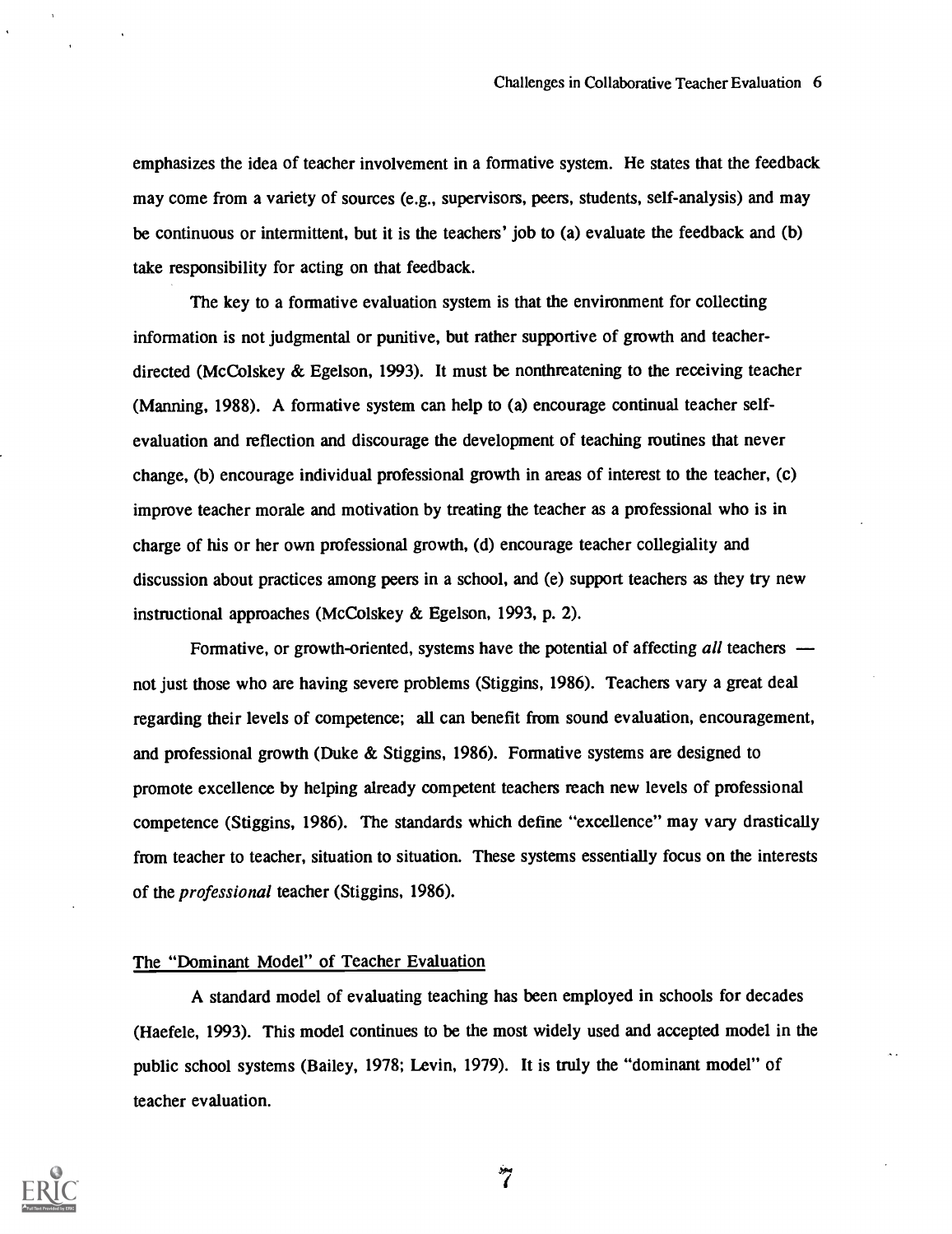In most school districts, nontenured teachers are observed two to three times each year (Gitlin & Smyth, 1990; Haefele, 1993; Levin, 1979; Savage & McCord, 1986). The evaluations are usually conducted by the building principal and last between 20 and 30 minutes (Darling-Hammond, 1986, p. 531; Haefele, 1993; Johnston & Hodge, 1981). Tenured teachers are observed for approximately the same length of time, but less frequently (Haefele, 1993). Sometimes, the observation is followed by a conference, where the principal's responsibility is to describe the strengths and weaknesses of the teacher's performance and offer suggestions for improvement (Haefele, 1993). This process typically involves one-way communication from the evaluator to the teacher (Gitlin  $&$  Smyth, 1990). All teachers are evaluated using a common instrument and fixed procedures.

### Limitations of the "Dominant Model"

Research has shown that even this dominant model is not implemented in a thorough, consistent manner. Huddle (1985) summarizes selected results from the National Institute of Education's "High School and Beyond Teacher and Administrator Survey." Teachers were asked how often they were observed by any supervisor during the previous year. One-fourth (26%) of the respondents indicated "never," another one-fourth (27%) responded "only once," and nearly another one-fourth (23%) indicated "twice." Infrequently performed evaluation, such as those experienced by the teachers responding to this survey, certainly have limited validity (Huddle, 1985).

The disadvantages of the dominant model are numerous and include the following: (a) the teacher is almost totally dependent on the evaluator to collect and analyze information; (b) the quality of improvement of instruction is closely aligned with the accuracy of a single evaluator's perceptions; (c) the evaluator seldom takes the time to share methods, processes, or techniques that could assist the teacher in correcting weaknesses and maintaining that behavior, and (d) teachers often perceive these evaluation activities as a threat (Bailey, 1978, p. 54).

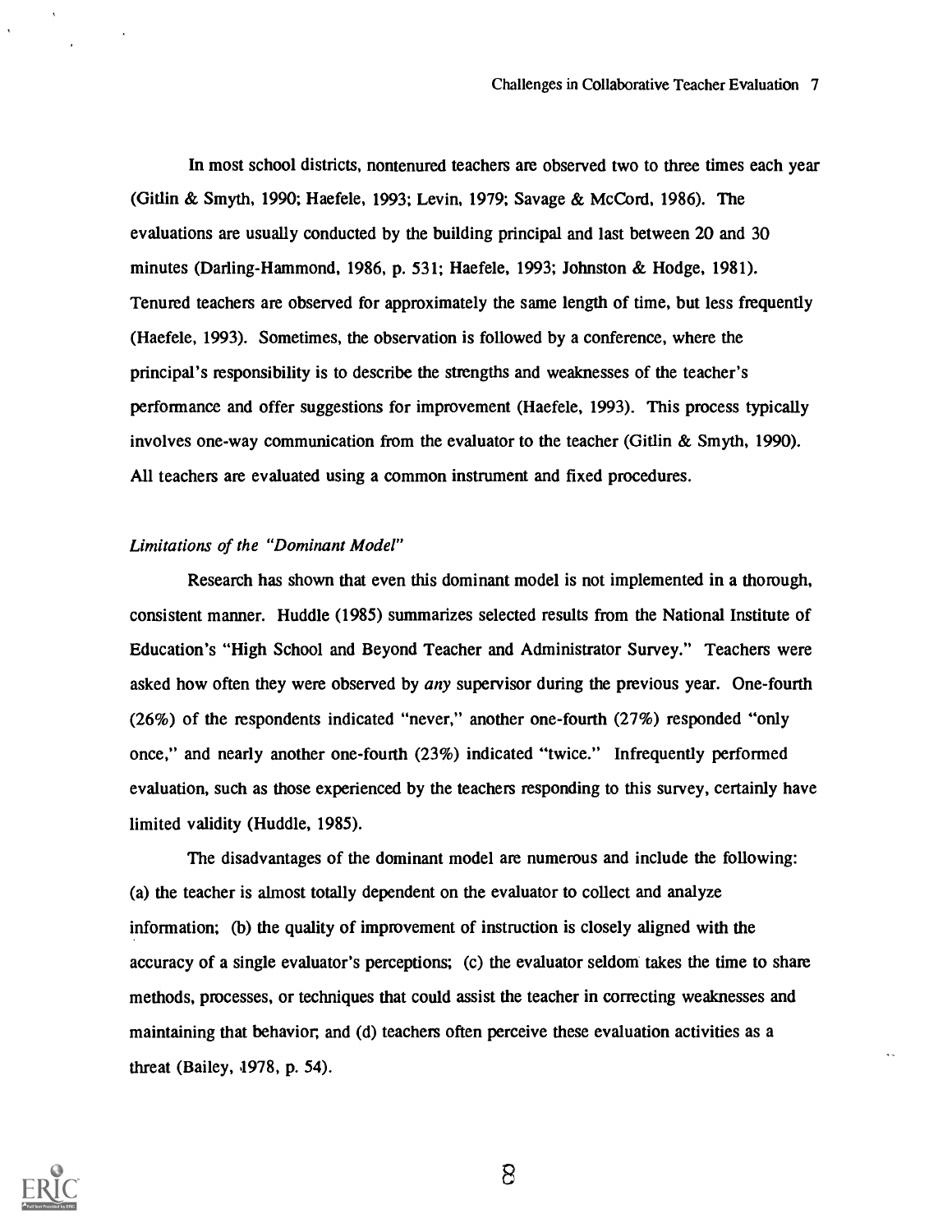Other weaknesses of this model address the fact that most evaluators (principals) have had no training in observational techniques and do little or no preparation prior to observing a teacher (Levin, 1979). Cangelosi (1991) claims that unless observers are trained to use welldesigned observational instruments, observations of teachers in classrooms "will continue to be dominated by malpractice that produces invalid results" (p. 47).

Additional problems inherent in the dominant model result from the assignment of the evaluation function entirely to principals, in most cases (Darling-Hammond, 1986). Principals have numerous roles to play and many activities to oversee. They have little time for the evaluation of teaching personnel. They may be unwilling, or simply unable, to devote the time necessary to conduct thorough evaluations (Savage, 1982). It is unreasonable to expect them to have specialized content area or pedagogical knowledge of all teaching areas in which they are required to evaluate staff.

Because of these difficulties, many principals do harm to the evaluation task by omitting preobservation conferences, making brief unannounced visits to the classroom, and minimizing the follow-up activity by simply placing a copy of the completed rating form in the teacher's mailbox, as if it were a "report card" (Savage, 1982, pp. 41-42). Needless to say, this report card style of teacher evaluation results in little improvement in teaching effectiveness (Jacobson, 1986).

Finally, this dominant form of teacher evaluation serves to separate teachers from one another. It does not encourage them to establish a communicative environment where knowledge and practices are shared. Rather, it invites them to compete against each other so as to look better on the evaluative criteria (Gitlin & Smyth, 1990).

As an evaluation system, the dominant model is lacking three essential components. These include: (a) evaluators lack two essential sets of skills needed to evaluate teachers: skills in evaluating teacher performance, and skills in communicating with teachers about the results of the evaluation process; (b) there is insufficient time for both evaluations and followup activities; and (c) the process for linking staff development and teacher evaluation is not clear or does not exist (Stiggins & Duke, 1988).

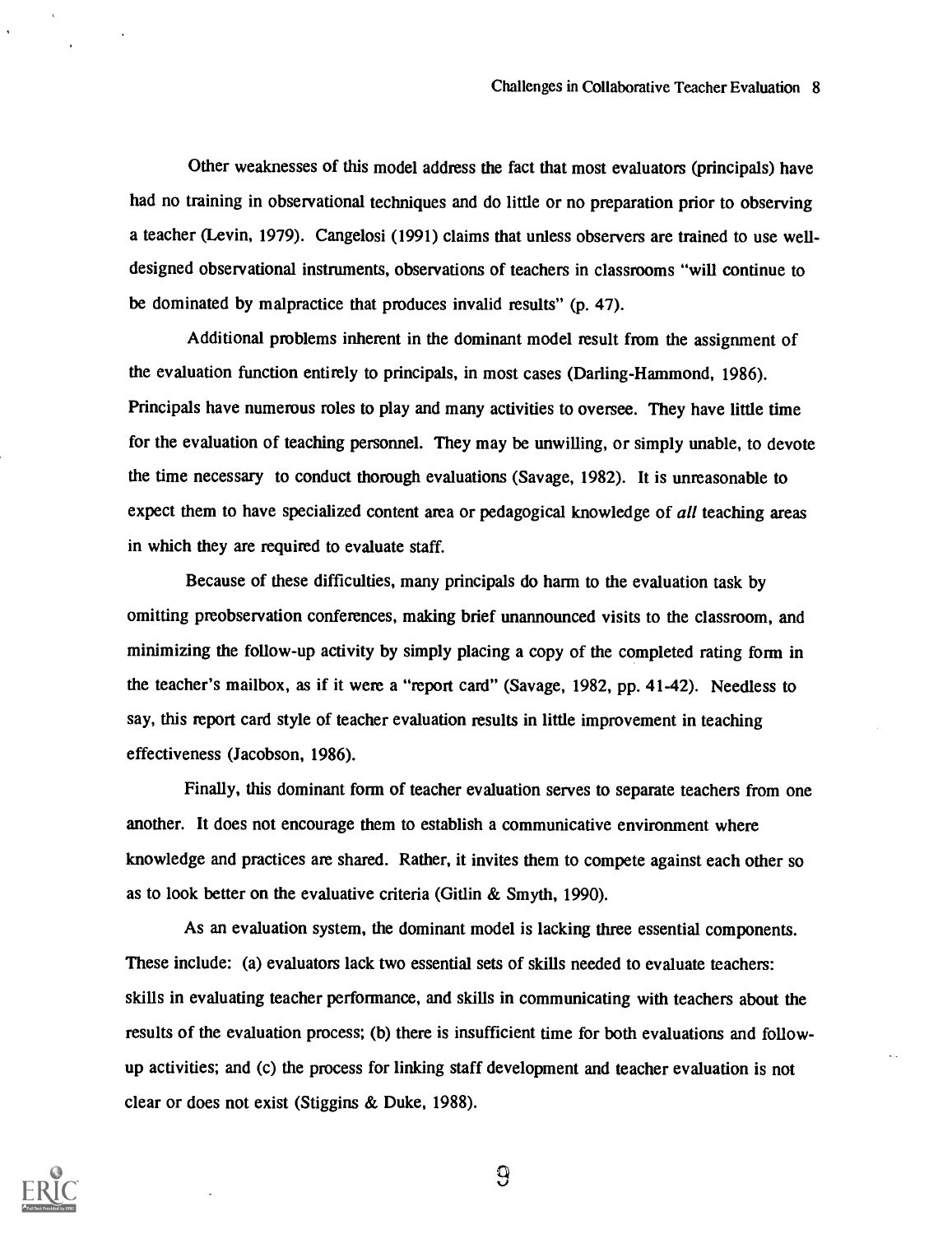#### The Need for Multiple Sources of Data

Many sources of data not permitted in accountability systems are viable options for growth systems (Stiggins, 1986). Since accountability evaluations are subject to public (and possibly judicial) scrutiny, the data required to demonstrate minimum competence must be objective and standardized for all teachers. These evaluations must be legally defensible.

It is highly recommended that multiple sources of data be used in the evaluation of teachers (Jacobson, 1986; Peterson & Kauchak, 1982; Stiggins & Duke, 1988; Stodolsky, 1990; West & Denton, 1991). The most common justification for this belief is that the complexity of teaching requires extensive data sources and indicators of quality. No single method of teacher evaluation can produce data measuring equally well all of the factors of teaching effectiveness (Peterson, 1990, p. 111). The result is a more adequate data base for teacher evaluation.

Systems comprised of multiple data sources provide for an evaluation of teaching performance that is less affected by peculiarities of specific evaluators or of certain data collection methods. Additionally, they offer compensation for teachers who may have difficulty in conducting class when an evaluator is present (West & Denton, 1991). Many of these systems are designed to promote professional growth and are not subject to the rigid constraints of accountability systems.

Alternative, or supplemental, sources of data fall into six basic categories: (1) observation by supervisors; (2) the use of a structured observation instrument or system, (3) self-evaluation; (4) gains shown by students; (5) special teacher tests; and (6) students' ratings of teaching (Levin, 1979). Many of these data sources have their own unique weaknesses. The utility and informativeness of some of the data may not make all of them worth the time and effort required to collect them (Weber, 1987).



 $1\,0$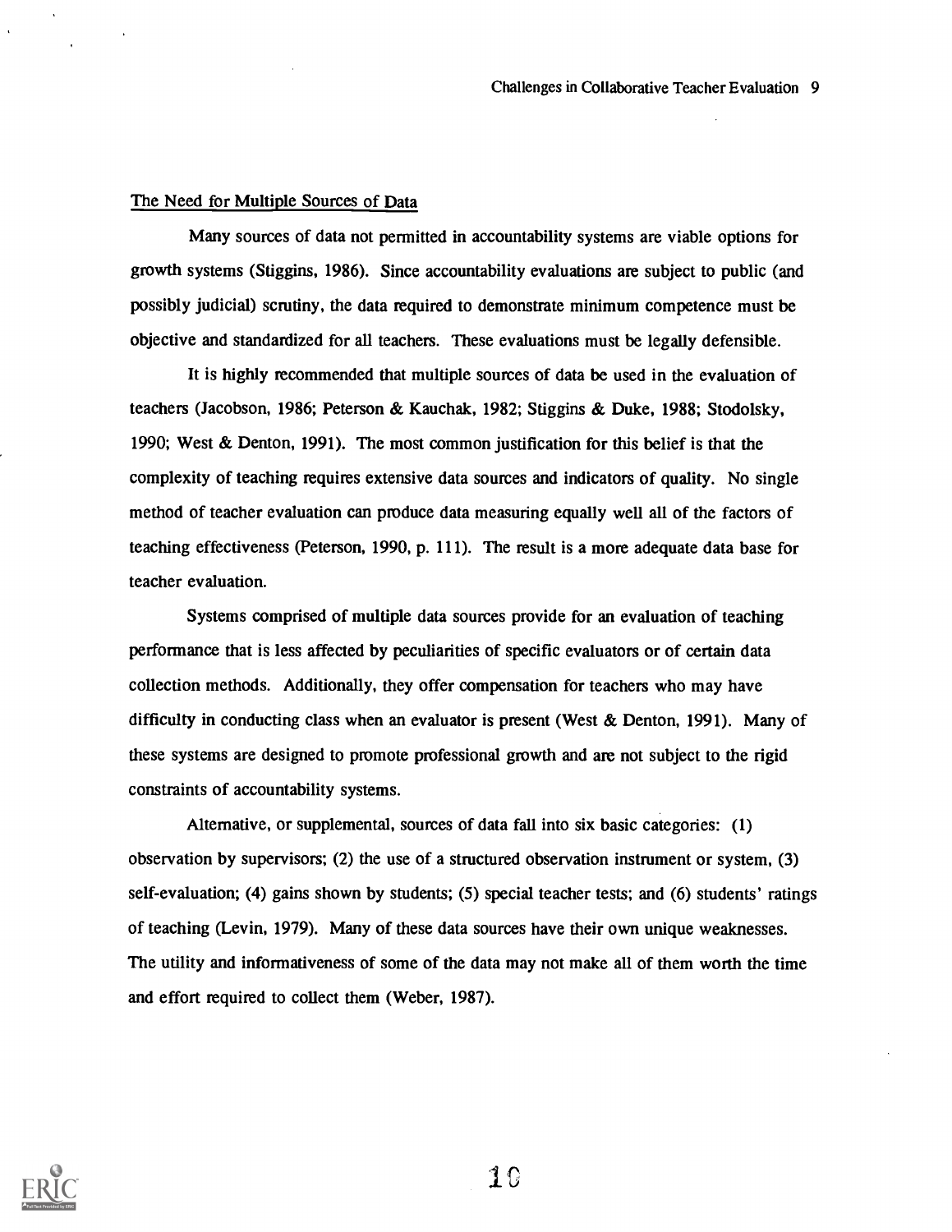#### A Collaborative Teacher Growth Model

A possible alternative to the inconsistent application of the dominant model and the subsequent inadequacies created by its use is the Collaborative Teacher Growth Model (see Fig. 1). Instead of relying on the administrator observations as the sole source of information, the Collaborative Teacher Growth Model incorporates feedback from students, peers, and the teacher's self-assessments.

#### Student Feedback

It has been assumed that since students are the only individuals who are constantly exposed to the various elements of a course (e.g., instructor, textbook, homework, course content, method of instruction, etc.), they are the most logical evaluators of the effectiveness of those course elements (Aleomoni & Spencer, 1973). They can provide insights that no one else can (Stiggins, 1986). Students are the only observers who are in class on a regular basis; they are in the classroom every day (Jacobson, 1986; Savage & McCord, 1986; Stiggins & Duke, 1988). For example, no one is in a better position to critique the clarity of teacher directions than the students for whom the directions are intended (Stiggins & Duke, 1988). Students are best able to provide feedback about when they are bored or when they are lost or confused (McColskey & Egelson, 1993). Moreover, feedback provided by students fosters the emotional relationship between teacher and student (Tacke & Hofer, 1979). Student ratings have also been shown to provide useful information in identifying teaching behaviors of student teachers perceived by students to be most effective and least effective (Martin, 1988).

Furthermore, it can be argued that a teacher can hardly keep from being influenced by the informal feedback provided by students (Cangelosi, 1991). In a study conducted by Mertler (1996), the vast majority of teachers perceived student feedback to be extremely beneficial in terms of identifying both strengths and weaknesses of classroom instruction. Students believe that their opinions about teachers do make a difference in the ways teachers teach and that teacher ratings are not a waste of time (Traugh & Duell, 1980). Therefore, it



Ii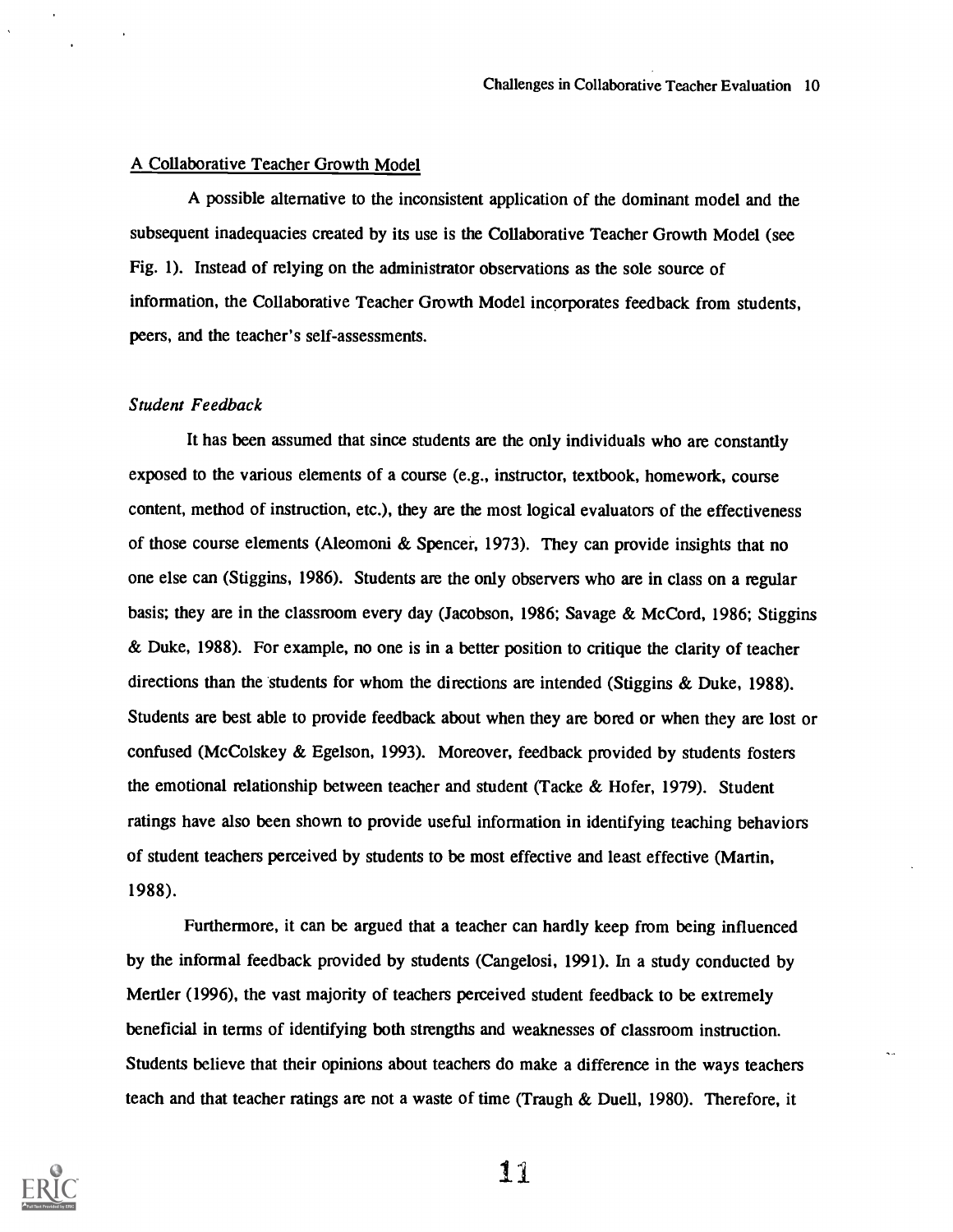seems reasonable to assume that students take their ratings seriously and mark the rating forms as accurately as they can. Provided the students are not asked to comment on aspects of teaching in which they have no expertise, feedback from them constitutes an excellent data source for professional development (Stiggins & Duke, 1988).

### Peer Evaluation

Using peer evaluation, the number and quality of teaching observations can vastly increase, with the improvement of instruction becoming the primary focus. Additional perspectives can be gained while the sample size (i.e., number of observations) greatly increases, thus resulting in a more representative picture of a teacher's instructional abilities.

Peer observers can help the formative evaluation program gain needed factors, such as trust and collegiality (Manning, 1988). Trust is a very significant element in the process of peer evaluation (Manning, 1988). Fear of receiving negative judgments from the observer has, in the past, prevented teachers from viewing the feedback as constructive, essentially prohibiting improvement. The peer observer "must be viewed as a colleague who will help in a nonthreatening manner" (Manning, 1988, p. 44). Additionally, the observer must be seen as someone who is credible and knowledgeable with respect to content area or grade level (Duke & Stiggins, 1986).

Peer observations can lead to collegiality among teachers (Manning, 1988). In addition, they can also promote the modeling of appropriate teaching practices from observer to those being observed. Another benefit of peer observations is that not only do those being observed learn, but so too do the observers.

#### Teacher Self-Assessment

No teacher can avoid making judgments about her or his own instruction (Cangelosi, 1991). Some teachers engage in formal and systematic evaluation of their own instruction on a regular basis. Self-evaluation can be very effective when used in combination with other sources of information (McColskey  $\&$  Egelson, 1993). Self-assessment might take the form

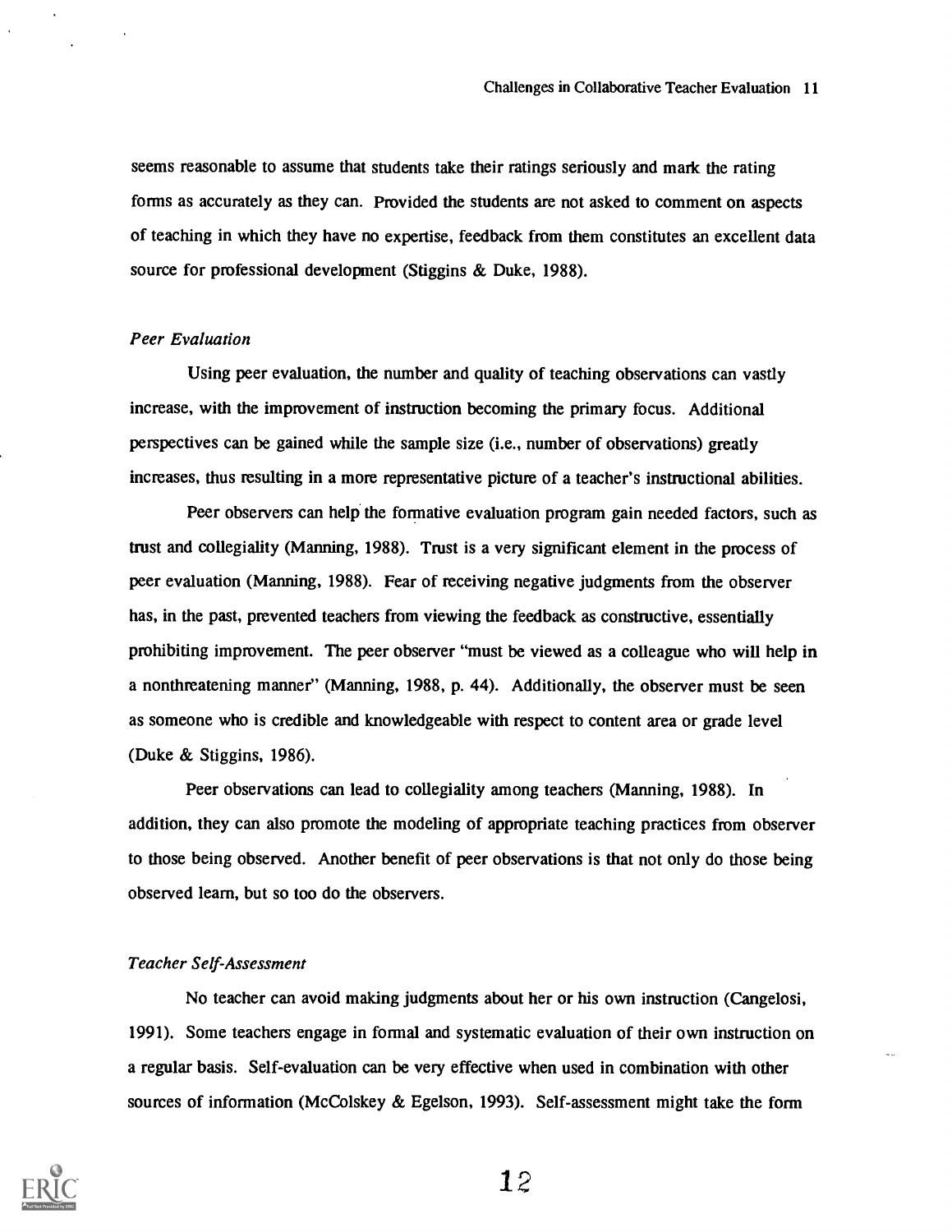of a journal containing a narrative of experiences during the course of instructing a unit or while implementing change. Alternatively, a teacher could assemble a portfolio of materials that he or she has developed (e.g., lesson plans, instructional materials, written tests, etc.) for the purposes of evaluating the quality of the products at a later time (McColskey & Egelson, 1993). Finally, the ease of availability and use of videotape recorders permit teachers to view, review, and critique all aspects of their instruction.

#### The Individualized Improvement Plan

All of these sources of feedback may prove meaningless (and overwhelming!) unless further action is taken by the teacher. In an on-going fashion, the teacher should work collaboratively with, at a minimum, the supervisor or department chair and the administrator (principal) to review and synthesize the feedback collected from these various sources. Peers may also be involved in this stage of the process. The desired outcome of this collaborative work is to identify areas of weakness and to develop an appropriate and individualized improvement plan for each teacher. In subsequent years, a teacher's formative evaluations may focus on the extent to which he or she has met the goals of the individualized improvement plan from the previous year (or period of evaluation).

### Current Challenges

While the potential for increased instructional effectiveness and professional growth demonstrated by this collaborative model may be evident and even enticing, there are challenges to its full implementation. The authors will limit their discussion to some of the legal challenges of the implementation of this model in the state of Ohio.

#### Fair Dismissal

Since 1988 and the enactment of the "Fair Dismissal" procedure in Ohio, districts are required to provide certain evaluation procedures of teachers in their respective districts.

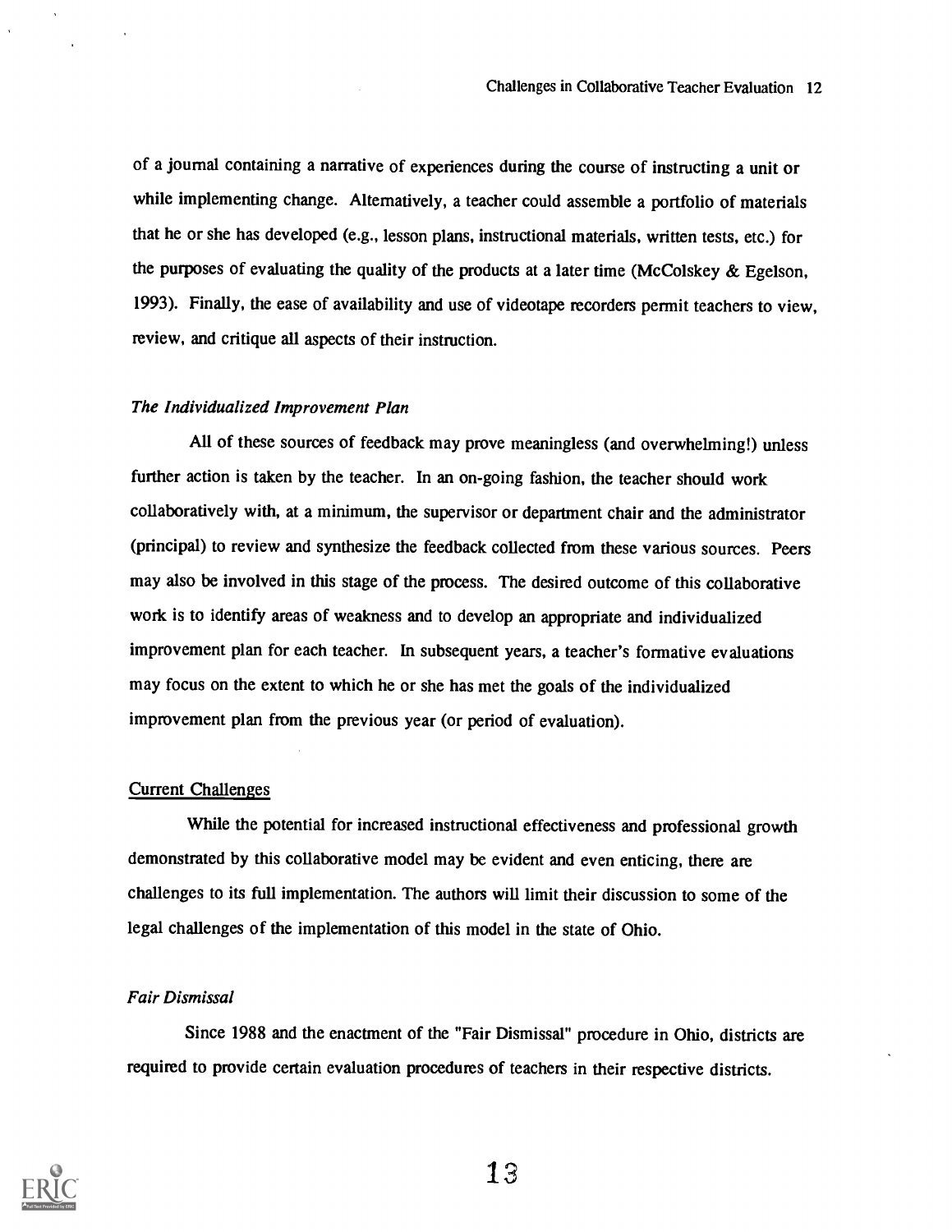Evaluations are generally to be conducted for a specific (minimum) number of times and within a certain (limited) time period.

Unless otherwise provided in a collective bargaining agreement, a board of education must evaluate the teacher in accordance with certain statutory requirements. The teacher must be evaluated twice in the school year...One evaluation must be conducted no later than January 15, with a written report being due no later than January 25. Another evaluation must be conducted between February 10 and April 1, with a written report to the teacher no later than April 10. (Baker & Carey, 1996, pp. 381-382.)

Each of the written reports must include recommendations to correct and or improve teacher effectiveness. When the authors spoke with supervisors and administrators from several districts in Ohio, they indicated that these time-lines and procedures limited the frequency and types of teacher evaluations they were able to use. Primarily, districts in this study used a traditional model of evaluation consisting of pre-observation conferences, classrooms observations of 30 or more minutes, and post-observation conferences. In some of these districts, teacher self-evaluation was also practiced.

### Legal Limitations of Who Can Evaluate Teachers

While the model proposed in this paper incorporates several important sources of information (i.e., administrators, peers, and students) to improve instruction and the professional growth of the teacher, The Ohio Revised Code, Fair Dismissal Law clearly limits the individuals that can participate in the evaluation of classroom practice:

The evaluator must be employed in the district as an administrator and certified as a superintendent, assistant superintendent, principal, or supervisor. (Baker & Carey, 1996, p. 382.)

Evident is the strong limiting impact this language has on use of peer and student evaluations. Ohio law does provide for teacher-peer review when a board of education enters in to an agreement with its teachers, and yet while peer evaluation is used in some districts, the use of student evaluations and self-evaluations are rare or non-existent in the districts with whom we spoke.



 $1<sub>d</sub>$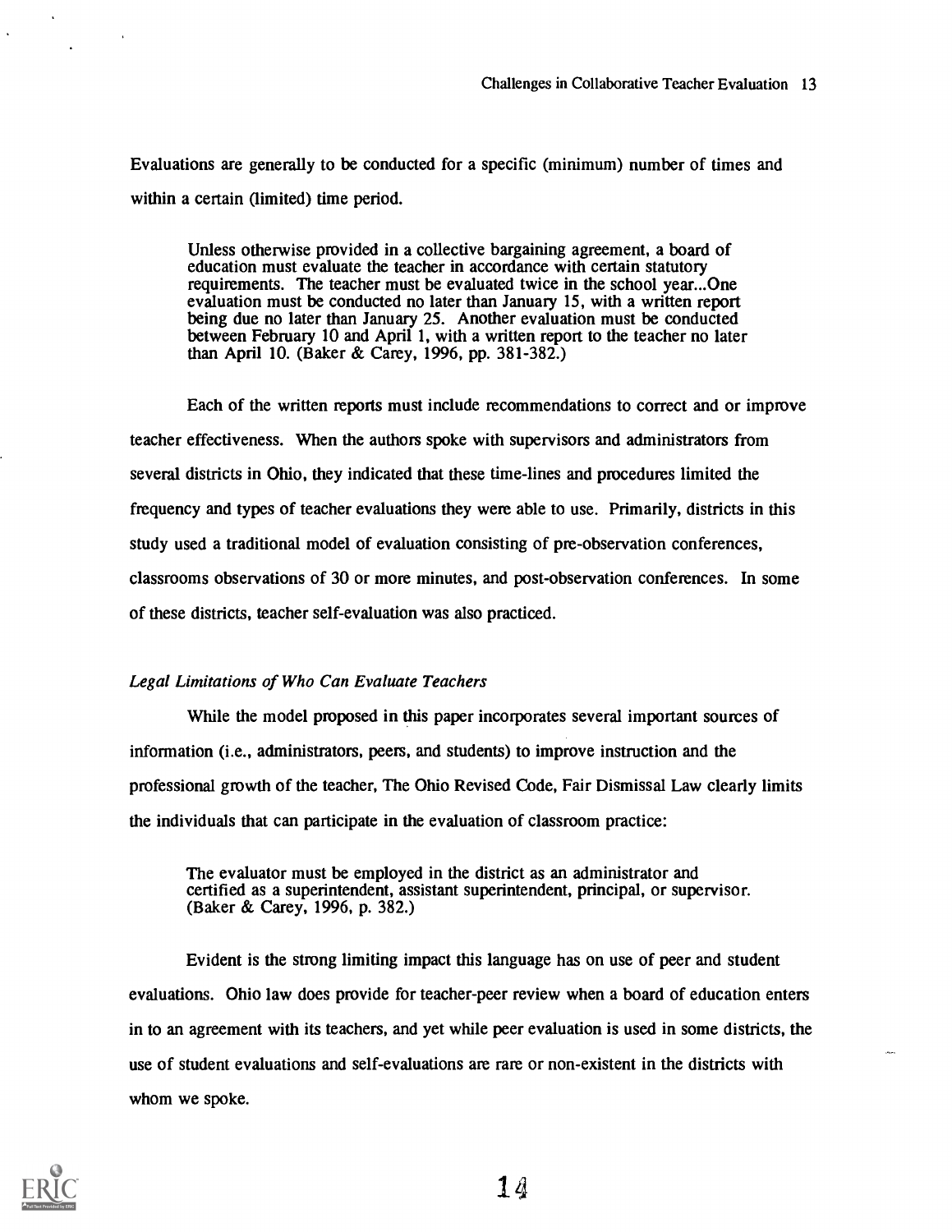#### Student Feedback

The used of student feedback is a controversial issue with many teachers in Ohio and the United States. The proposed model in this paper clearly articulates the importance of students' perceptions of their teachers and the reasons for such evaluation. Yet, in the districts that participated in this study, student feedback is not used in teacher evaluation language employed in formal master agreements. Many of the administrators we spoke with stated that this source of feedback is used by some teachers on an "informal basis," but to the best of their knowledge, it is not used in any formal teaching evaluation.

The current reform movements across the nation should be addressing effective evaluation by supporting the multiple sources of feedback as suggested in this paper. All districts in the state of Ohio follow evaluation procedures and processes provided in collective bargaining agreements (Baker & Carey, 1996). In most instances, these collective agreements exclude peer and student evaluation feedback practices; therefore, at the current time, few Ohio school districts benefit from these practices. Yet, the application of such strategic planning models as T.Q.M. and the Effective Schools concepts has laid the foundation for the inclusion of such evaluations and feedback.

#### Summary

Teacher evaluation is just one of many aspects in the lives of teachers. It is an integral component of the profession, from preservice training through certification, contract renewal, and professional development (Nevo, 1994). However, it has come to be viewed by those it was meant to help as a means of controlling teachers, motivating them, holding them accountable for their performance, or getting rid of them when their performance is poor. The Collaborative Teacher Growth Model offers an alternative to the inadequate teacher evaluation currently being implemented in most schools. Establishing a system of teacher evaluation that has as its focus the improvement of teaching performance by all teachers and that relies on data from multiple sources will only result in a more thorough assessment of an

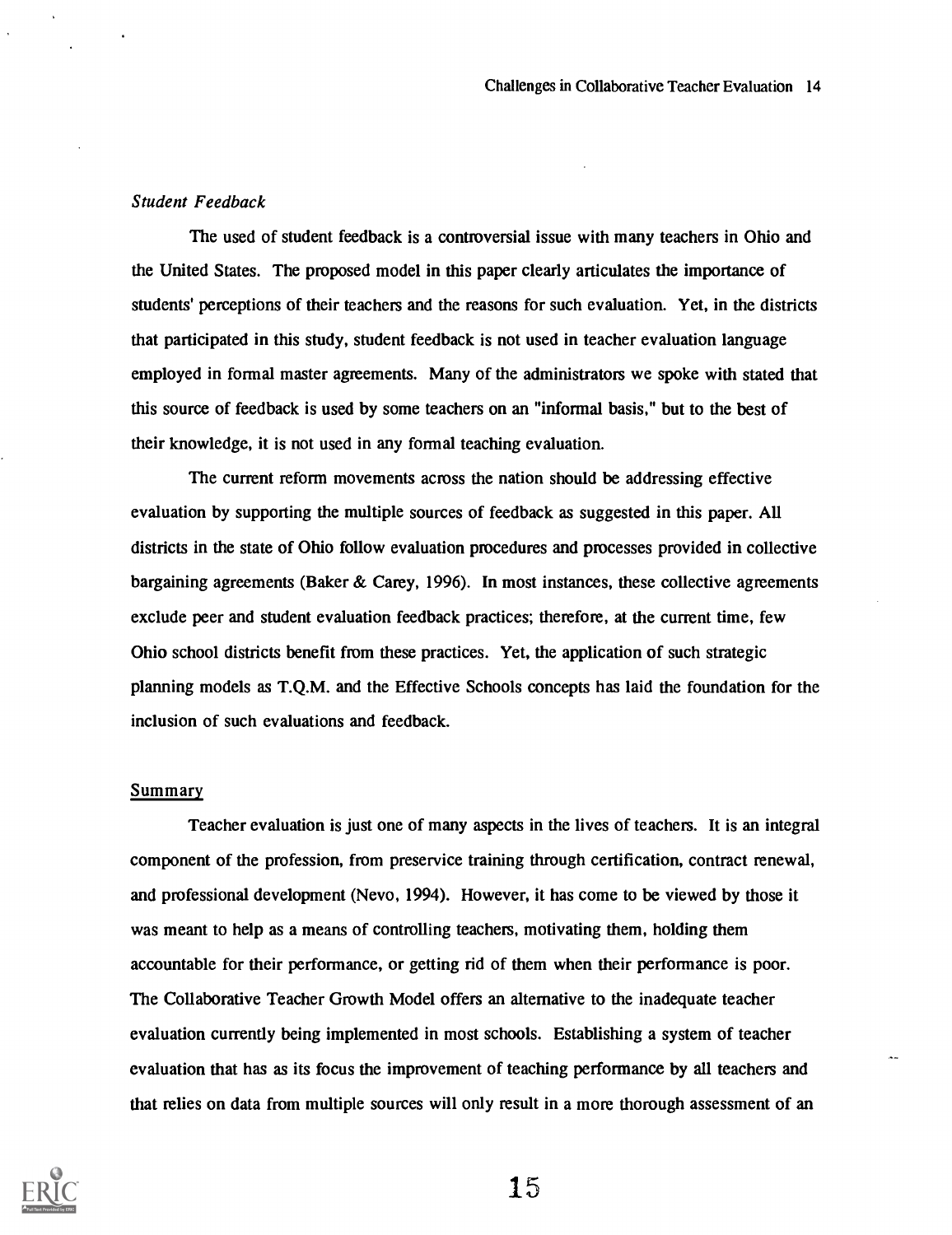individual teacher's performance, thus allowing for a more appropriate and comprehensive plan for professional development. However, several limitations to this alternative model exist. Language contained in state law and/or collective bargaining agreements often limit the frequency and scheduling of teacher evaluations. Fair dismissal laws may also specify that only individuals holding certain positions within the district may serve as evaluators of teaching performance. Finally, teachers must still be open to the idea of constructive feedback and must acknowledge that there is a need for improvement and that all teachers can improve.

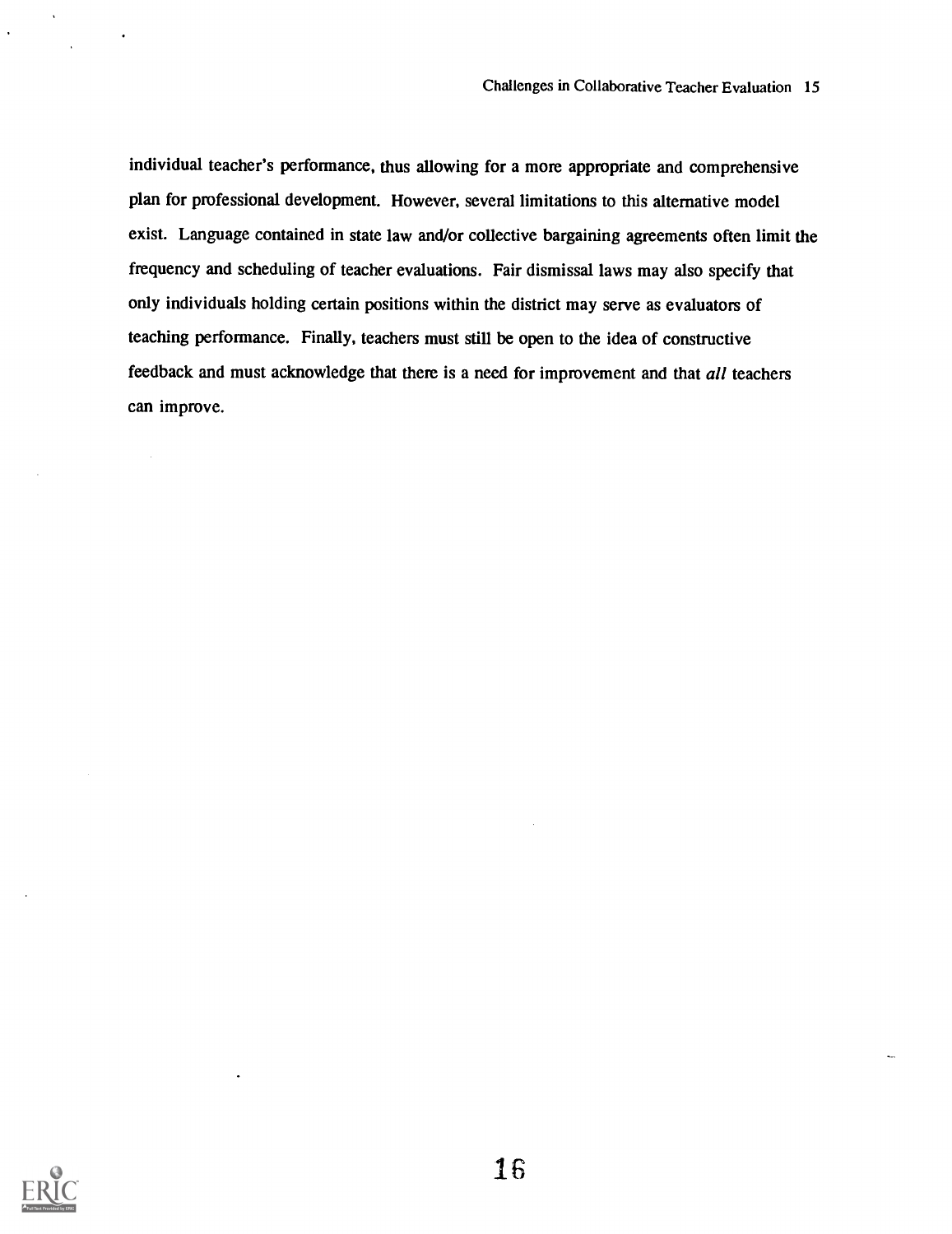

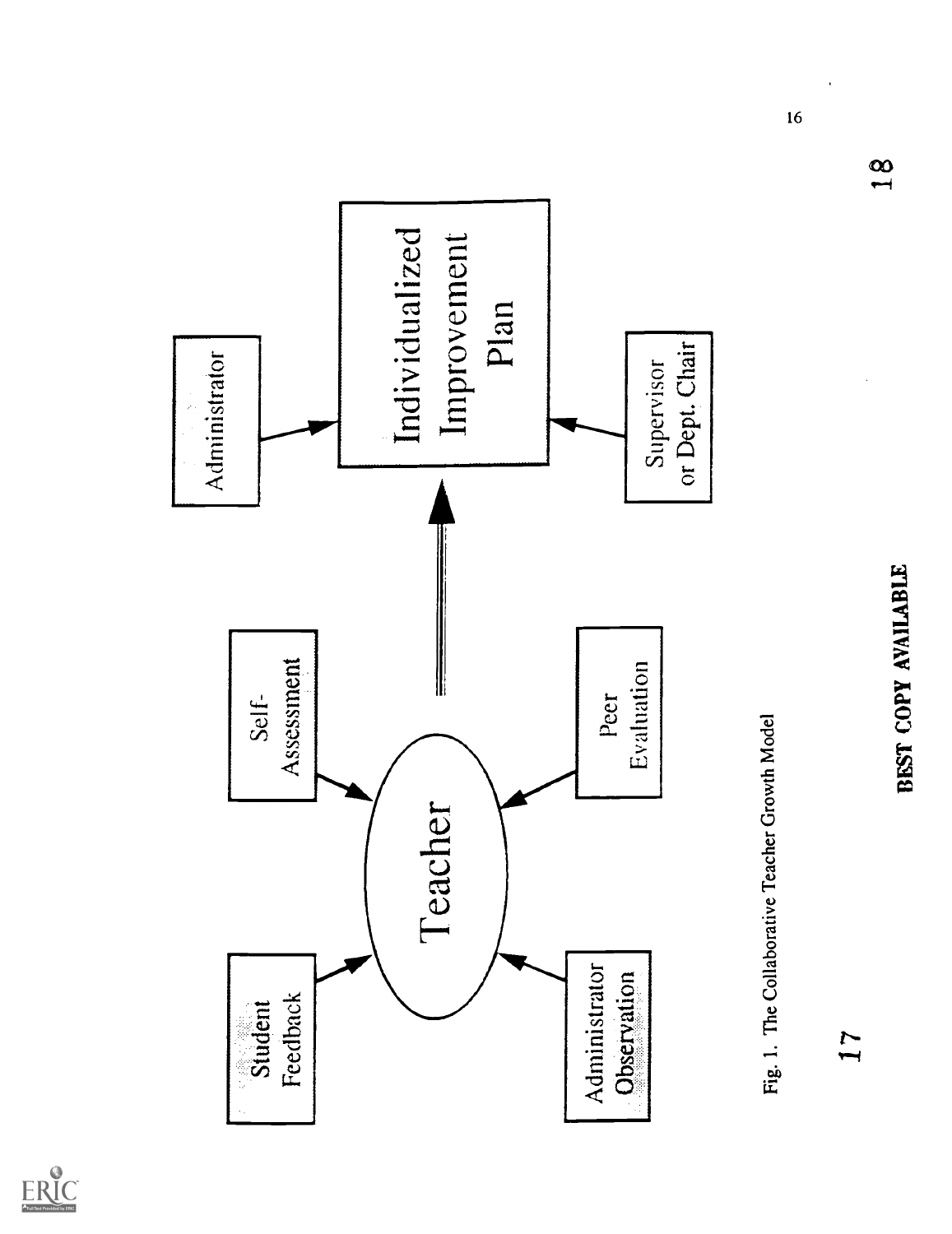#### References

- Aleomoni, L. M. & R. E. Spencer. (1973). The Illinois Course Evaluation Questionnaire: A description of its development and a report of some of its results. Educational and Psychological Measurement, 33:669-684.
- Bacharach, S. B., S. C. Conley, & J. B. Shedd. (1990). "Evaluating teachers for career awards and merit pay." In The new handbook of teacher evaluation: Assessing elementary and secondary school teachers edited by J. Millman & L. Darling-Hammond. Newbury Park, CA: Corwin.
- Bailey, G. D. (1978). Improving classroom instruction: Is there a better model? NASSP Bulletin, 62:52-59.
- Baker, R. T. & Carey, K. H. (1996). Baker's 1996-97 handbook of Ohio law. Cincinnati: Anderson Publishing Co. 381-392.
- Cangelosi, J. S. (1991). Evaluating classroom instruction. New York: Longman.
- Darling-Hammond, L. (1986). A proposal for evaluation in the teaching profession. The Elementary School Journal, 86:531-551.
- Darling-Hammond, L., A. E. Wise, & S. R. Pease. (1983). Teacher evaluation in the organizational context: A review of the literature. Review of Educational Research, 53:285-328.
- Duke, D. L. & R. J. Stiggins. (1986). Teacher evaluation: Five keys to growth. Washington, D.C.: National Education Association Professional Library.
- Frase, L. E. & W. Streshly. (1994). Lack of accuracy, feedback, and commitment in teacher evaluation. Journal of Personnel Evaluation in Education, 8:47-57.
- Gitlin, A. & J. Smyth. (1990). Toward educative reform of teacher evaluation. *Educational* Theory, 40:83-94.
- Haefele, D. L. (1993). Evaluating teachers: A call for change. Journal of Personnel Evaluation in Education, 7:21-31.
- Huddle, G. (1985). Teacher evaluation How important for effective schools? Eight messages from research. NASSP Bulletin, 69:58-63.
- Jacobson, P. O. (1986). The I-STEP teacher evaluation program for common schools. Illinois: Lincoln Land Community College. (ERIC Document Reproduction Service No. 268 658)
- Johnston, J. M. & R. L. Hodge.  $(1981)$ . Self-evaluation through performance statements A basis for professional development. Journal of Teacher Education, 32:30-33.
- Joint Committee on Standards for Educational Evaluation. (1988). The personnel evaluation standards: How to assess systems for evaluating educators. Newbury Park, CA: Sage.
- Levin, B. (1979). Teacher evaluation—A review of research. *Educational Leadership*, 37:240-245.

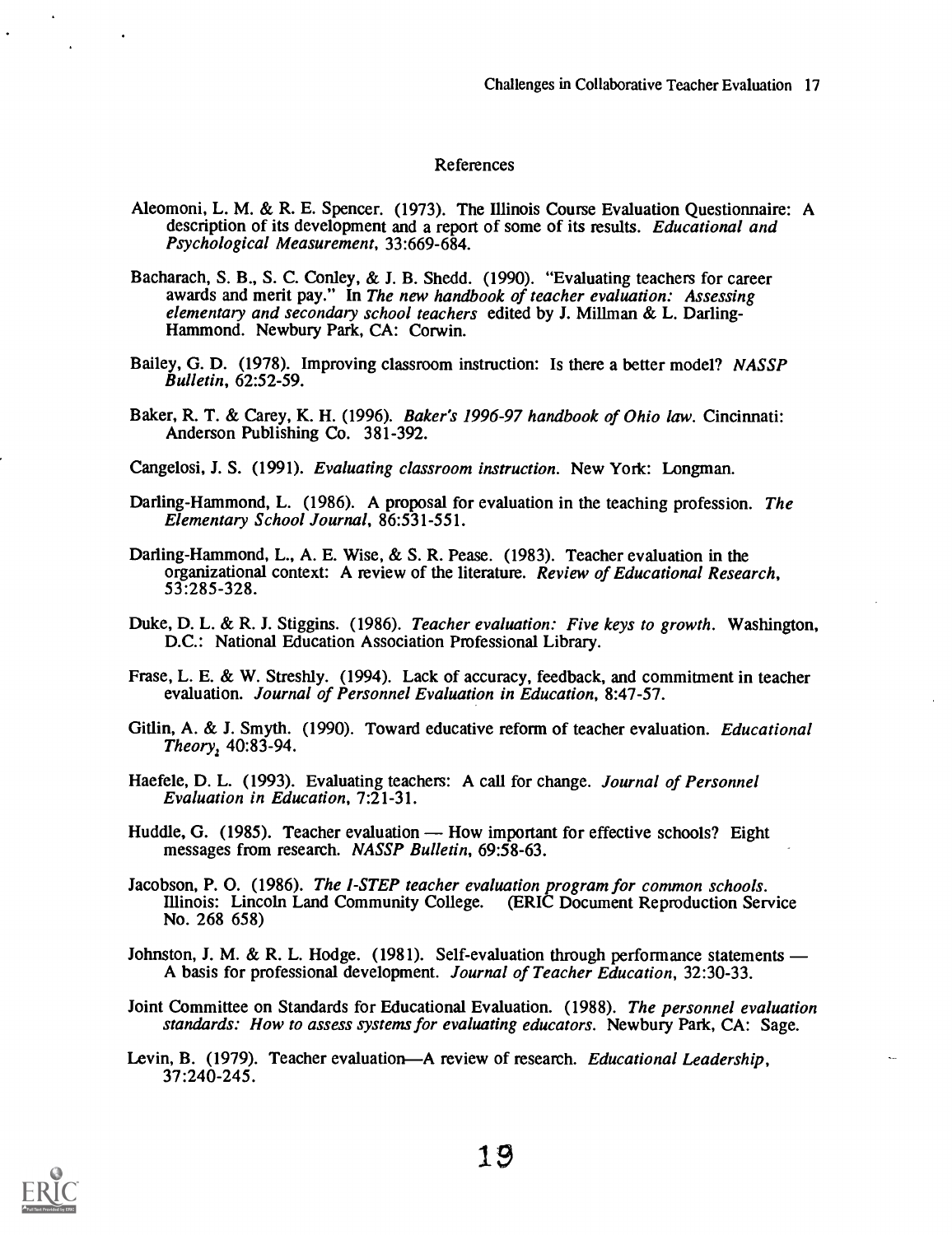- Manning, R. C. (1988). The teacher evaluation handbook: Step-by-step techniques and forms for improving instruction. Englewood Cliffs, NJ: Prentice Hall.
- Martin, D. V. (1988, February). Effective vs. less effective student teachers: How pupils rate their student teachers. Paper presented at the National Conference of the Association of Teacher Educators, San Diego, CA. (ERIC Document Reproduction Service No. 290 725)
- McColskey, W. & P. Egelson. (1993). Designing teacher evaluation systems that support professional growth. Greensboro: University of North Carolina at Greensboro. SouthEastem Regional Vision for Education.
- Mertler, C. A. (1996). Formative evaluation of teaching performance: Development and assessment of student feedback instrumentation and procedures. Unpublished doctoral dissertation, Florida State University, Tallahassee.
- Murray, H. G. (1987). Acquiring student feedback that improves instruction. New Directions for Teaching and Learning, 32:85-96.
- Nevo, D. (1994). How can teachers benefit from teacher evaluation. Journal of Personnel Evaluation in Education, 8:109-117.
- Peterson, K. D. (1990). "Assistance and assessment for beginning teachers." In The new handbook of teacher evaluation: Assessing elementary and secondary school teachers edited by J. Millman & L. Darling-Hammond. Newbury Park, CA: Corwin.
- Peterson, K. & D. Kauchak. (1982). Teacher evaluation: Perspectives, practices, and promises. Salt Lake City, Utah: University of Utah, Center for Educational Practice. (ERIC Document Reproduction Service No. 233 996)
- Rothberg, R. A. (1984, November). Helping teachers get better: A staff development project that works. Paper presented at the Annual Meeting of the National Council of States on Inservice Education, Orlando, FL. (ERIC Document Reproduction Service No. 259 468)
- Savage, J. G. (1982). Teacher evaluation without classroom observation. NASSP Bulletin, 66:41-45.
- Savage, T. V. & M. K. McCord. (1986, April). The use of student evaluation in the assessment of teacher competence. Paper presented at the Annual Meeting of the American Educational Research Association, San Francisco, CA. (ERIC Document Reproduction Service No. 278 105)
- Scriven, M. (1980). The evaluation of college teaching. National Council of States on Inservice Education. (ERIC Document Reproduction Service No. 203 729)
- Stiggins, R. J. (1986). Teacher evaluation: Accountability and growth systems—Different purposes. NASSP Bulletin, 70:51-58.
- Stiggins, R. J. & D. Duke. (1988). The case for commitment to teacher growth: Research on teacher evaluation. Albany: State University of New York.
- Stodolsky, S. S. (1990). "Classroom observation." In The new handbook of teacher evaluation: Assessing elementary and secondary school teachers edited by J. Millman & L. Darling-Hammond. Newbury Park, CA: Corwin.

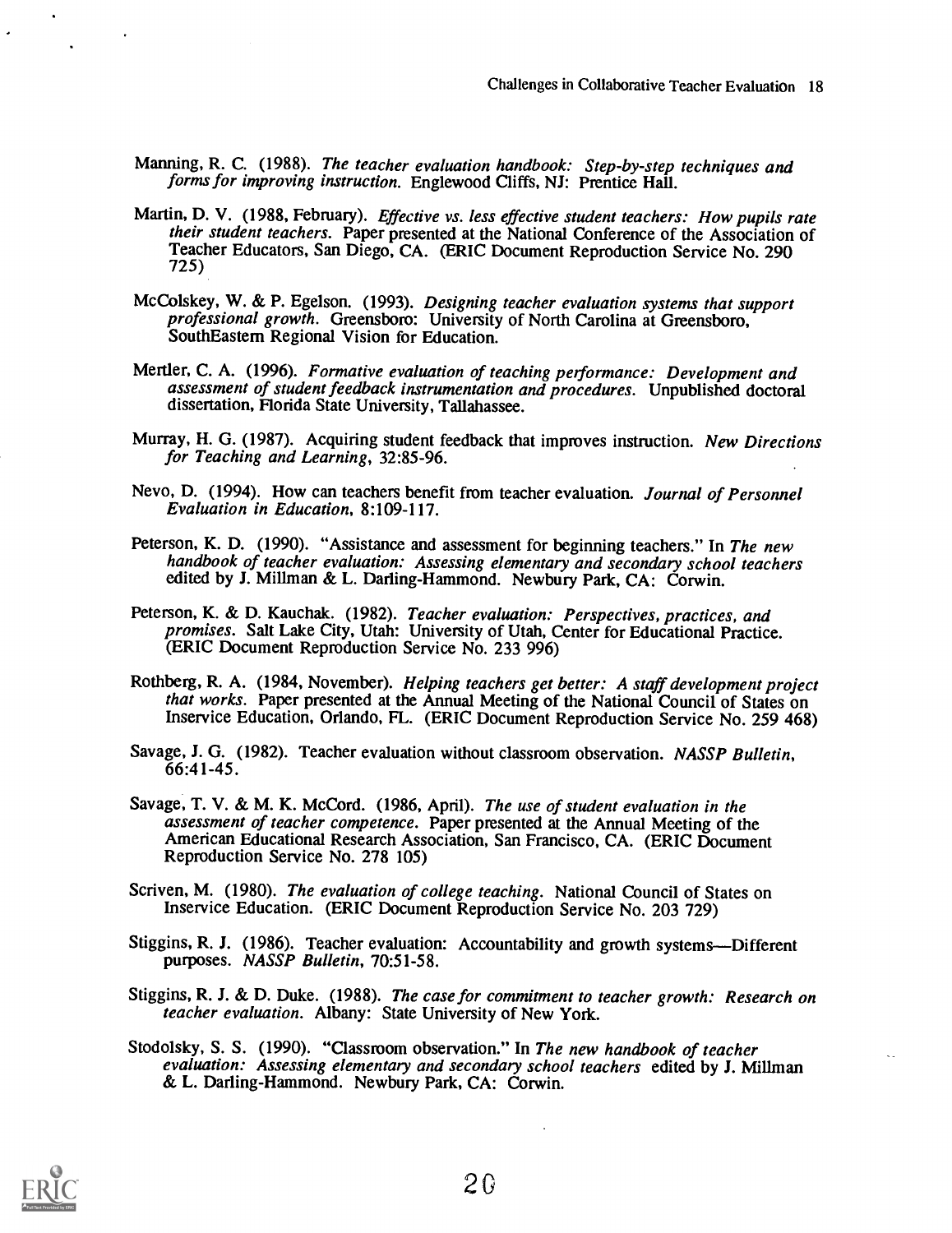- Tacke, G. & M. Hofer. (1979). Behavioral changes in teachers as a function of student feedback: A case for the achievement motivation theory? Journal of School Psychology, 17:172-180.
- Thomas, H. B. & B. R. Carroll. (1977). Data-based locally directed evaluation of vocational educational programs. Component seven: Evaluation of instructional personnel. Tallahassee, Florida: Florida State University, Program of Vocational Education. (ERIC Document Reproduction Service No. 147 453)
- Traugh, C. E. & 0. K. Duell. (1980). Secondary students' attitudes toward and experience with evaluating teachers. The High School Journal, 64:97-107.
- Weber, J. R. (1987). Teacher evaluation as a strategy for improving instruction: Synthesis of literature. Unpublished manuscript, North Central Regional Educational Laboratory. (ERIC Document Reproduction Service No. 287 213)
- West, S. S. & J. J. Denton. (1991, April). An empirical validation of the instrument: Student Perceptions of Teaching Effectiveness. Paper presented at the Annual Meeting of the American Educational Research Association, Chicago, IL. (ERIC Document Reproduction Service No. 330 724)

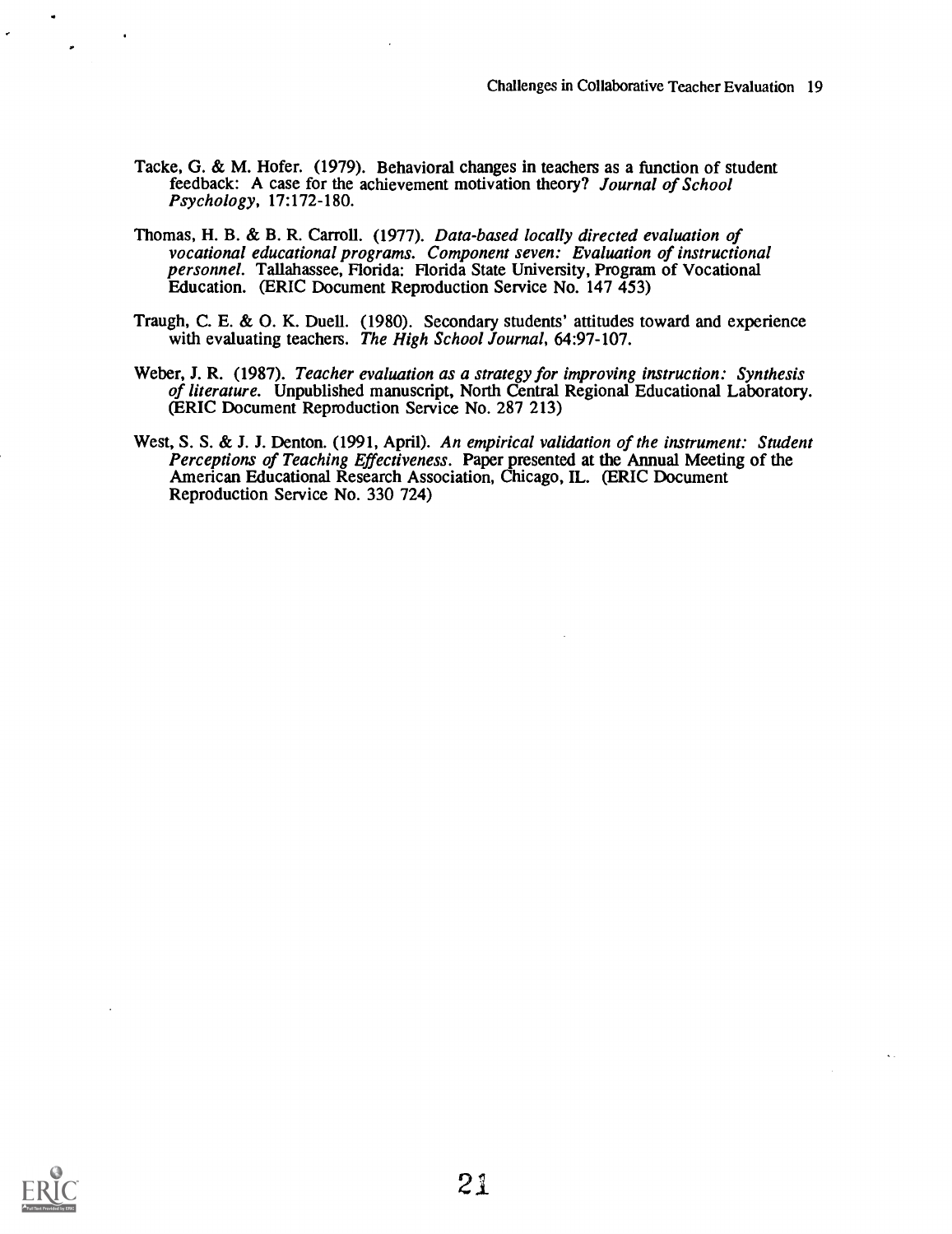

U.S. Department of Education





REPRODUCTION RELEASE

(Specific Document)

## I. DOCUMENT IDENTIFICATION:

#### Title:

A Collaborative Model of Teacher Evaluation: Roles and Challenges Faced by Various Constituent Groups

| Author(s): Craig A Mertler, Ph. D. & George J. Petersen,<br>Ph.D. |                                              |
|-------------------------------------------------------------------|----------------------------------------------|
| Corporate Source:                                                 | <b>Publication Date:</b><br>October 20, 1997 |

### H. REPRODUCTION RELEASE:

In order to disseminate as widely as possible timely and significant materials of interest to the educational community, documents announced in the monthly abstract journal of the ERIC system, Resources in Education (RIE), are usually made available to users in microfiche, reproduced paper copy, and electronic/optical media, and sold through the ERIC Document Reproduction Service (EDRS) or other ERIC vendors. Credit is given to the source of each document, and, if reproduction release is granted, one of the following notices is affixed to the document.

If permission is granted to reproduce and disseminate the identified document, please CHECK ONE of the following two options and sign at the bottom of the page.



Level 1

Documents will be processed as indicated provided reproduction quality permits. If permission to reproduce is granted, but neither box is checked, documents will be processed at Level 1.

hereby grant to the Educational Resources Information Center(ERIC) nonexclusive permission to reproduce and disseminate this document as indicated above. Reproduction from the ERIC microfiche or electronic/optical media by persons other than ERIC employees and its system contractors requires permission from the copyright holder. Exception is made for non-profit reproduction by libraries and other service agencies to satisfy information needs of educators In response todiscrete inquiries.'

| Sign<br>Signature:<br>here $\rightarrow$<br>· Ation.<br>please | Printed Name/Position/Title:<br>Craig A Mertler, Ph.D., Asst. Professon |                                 |  |  |
|----------------------------------------------------------------|-------------------------------------------------------------------------|---------------------------------|--|--|
| Organization/Address:                                          | I elephone :                                                            | <b>FAX:</b><br>$(419)$ 372-8265 |  |  |
| Department of EDFI<br>Bowling Green State University           | $(419)372 - 9357$<br>E-Mail Address:                                    | : Date:                         |  |  |
| Bowling Green, Ohio 43403                                      | mertler@bgnet.bgsu.<br>edu                                              | 10/20/97                        |  |  |